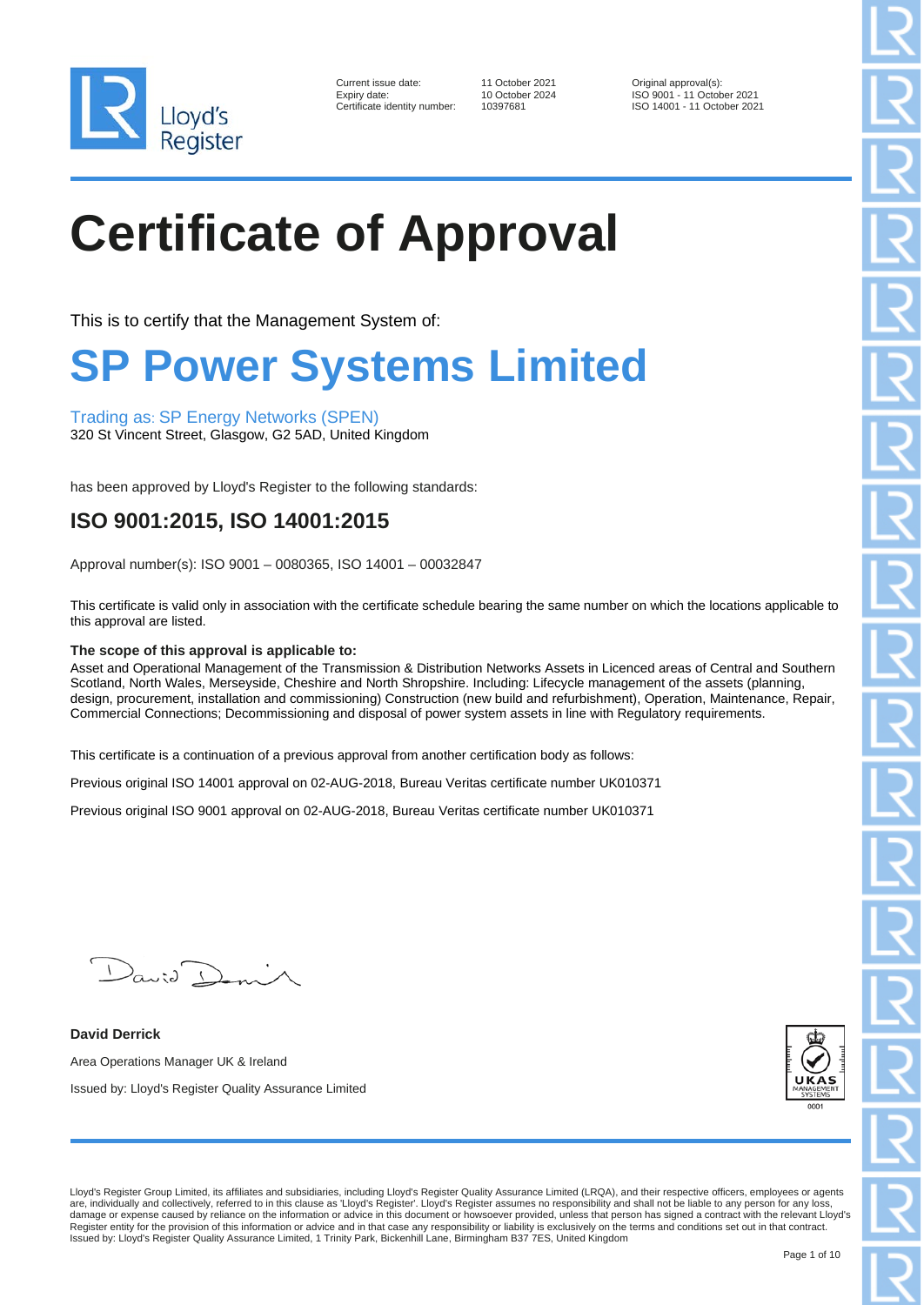

**Location Activities**

#### **Scottish Power House**

320 St Vincent Street, Glasgow, G2 5AD, United Kingdom

#### **ISO 9001:2015 ISO 14001:2015**

Asset and Operational Management of the Transmission & Distribution Networks Assets in Licenced areas of Central and Southern Scotland, North Wales, Merseyside, Cheshire and North Shropshire. Including: Lifecycle management of the assets (planning, design, procurement, installation and commissioning) Construction (new build and refurbishment), Operation, Maintenance, Repair, Commercial Connections; Decommissioning and disposal of power system assets in line with Regulatory requirements.

#### **Aberystwyth**

Lluset, Llanbadarn Fawr, Aberystwyth, SY23 3UA, United Kingdom

#### **ISO 9001:2015 ISO 14001:2015**

Asset and Operational Management of the Transmission & Distribution Networks Assets in Licenced areas of Central and Southern Scotland, North Wales, Merseyside, Cheshire and North Shropshire. Including: Lifecycle management of the assets (planning, design, procurement, installation and commissioning) Construction (new build and refurbishment), Operation, Maintenance, Repair, Commercial Connections; Decommissioning and disposal of power system assets in line with Regulatory requirements.

#### **Mona Anglesey**

Mona Industrial Estate, Gwatchmal, Anglesey, LL65 4RJ, United Kingdom

#### **ISO 9001:2015 ISO 14001:2015**

Asset and Operational Management of the Transmission & Distribution Networks Assets in Licenced areas of Central and Southern Scotland, North Wales, Merseyside, Cheshire and North Shropshire. Including: Lifecycle management of the assets (planning, design, procurement, installation and commissioning) Construction (new build and refurbishment), Operation, Maintenance, Repair, Commercial Connections; Decommissioning and disposal of power system assets in line with Regulatory requirements.



Lloyd's Register Group Limited, its affiliates and subsidiaries, including Lloyd's Register Quality Assurance Limited (LRQA), and their respective officers, employees or agents are, individually and collectively, referred to in this clause as 'Lloyd's Register'. Lloyd's Register assumes no responsibility and shall not be liable to any person for any loss, damage or expense caused by reliance on the information or advice in this document or howsoever provided, unless that person has signed a contract with the relevant Lloyd's Register entity<br>for the provision of this information or ad Issued by: Lloyd's Register Quality Assurance Limited, 1 Trinity Park, Bickenhill Lane, Birmingham B37 7ES, United Kingdom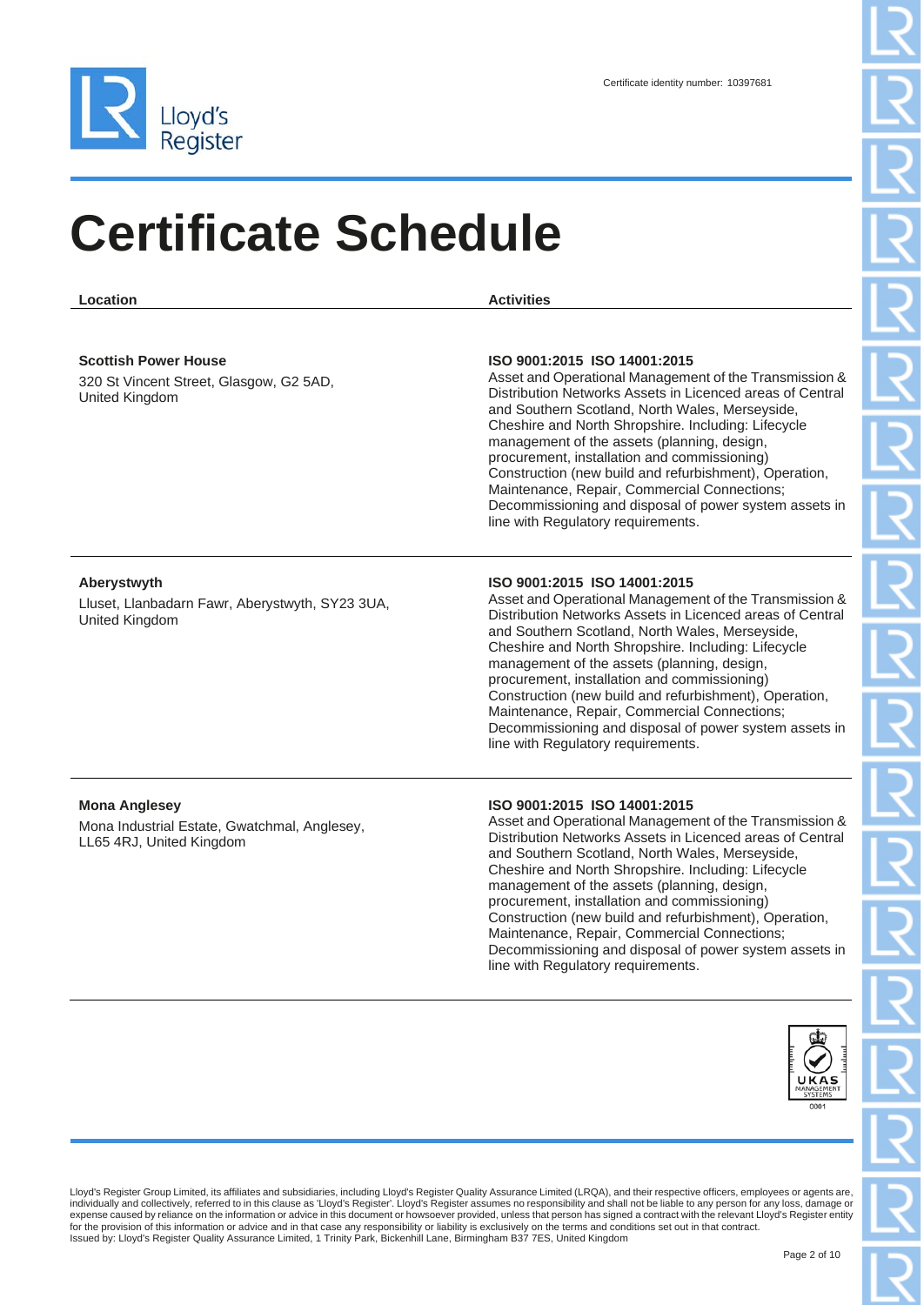

| Location                                                                                              | <b>Activities</b>                                                                                                                                                                                                                                                                                                                                                                                                                                                                                                                                                      |
|-------------------------------------------------------------------------------------------------------|------------------------------------------------------------------------------------------------------------------------------------------------------------------------------------------------------------------------------------------------------------------------------------------------------------------------------------------------------------------------------------------------------------------------------------------------------------------------------------------------------------------------------------------------------------------------|
| <b>Berwick</b><br>North Road, Berwick upon Tweed, TD15 1UN,<br>United Kingdom                         | ISO 9001:2015 ISO 14001:2015<br>Asset and Operational Management of the Transmission &<br>Distribution Networks Assets in Licenced areas of Central<br>and Southern Scotland, North Wales, Merseyside,<br>Cheshire and North Shropshire. Including: Lifecycle<br>management of the assets (planning, design,<br>procurement, installation and commissioning)<br>Construction (new build and refurbishment), Operation,<br>Maintenance, Repair, Commercial Connections;<br>Decommissioning and disposal of power system assets in<br>line with Regulatory requirements. |
| <b>Prenton</b><br>North Cheshire Trading Estate, Prenton Way, Birkenhead,<br>CH43 3ET, United Kingdom | ISO 9001:2015 ISO 14001:2015<br>Asset and Operational Management of the Transmission &<br>Distribution Networks Assets in Licenced areas of Central<br>and Southern Scotland, North Wales, Merseyside,<br>Cheshire and North Shropshire. Including: Lifecycle<br>management of the assets (planning, design,<br>procurement, installation and commissioning)<br>Construction (new build and refurbishment), Operation,<br>Maintenance, Repair, Commercial Connections;<br>Decommissioning and disposal of power system assets in<br>line with Regulatory requirements. |
| Caernarfon<br>St Helen's Road, Caernarfon, LL55 2YB,<br>United Kingdom                                | ISO 9001:2015 ISO 14001:2015<br>Asset and Operational Management of the Transmission &<br>Distribution Networks Assets in Licenced areas of Central<br>and Southern Scotland, North Wales, Merseyside,<br>Cheshire and North Shropshire. Including: Lifecycle<br>management of the assets (planning, design,<br>procurement, installation and commissioning)                                                                                                                                                                                                           |

Construction (new build and refurbishment), Operation, Maintenance, Repair, Commercial Connections; Decommissioning and disposal of power system assets in line with Regulatory requirements.

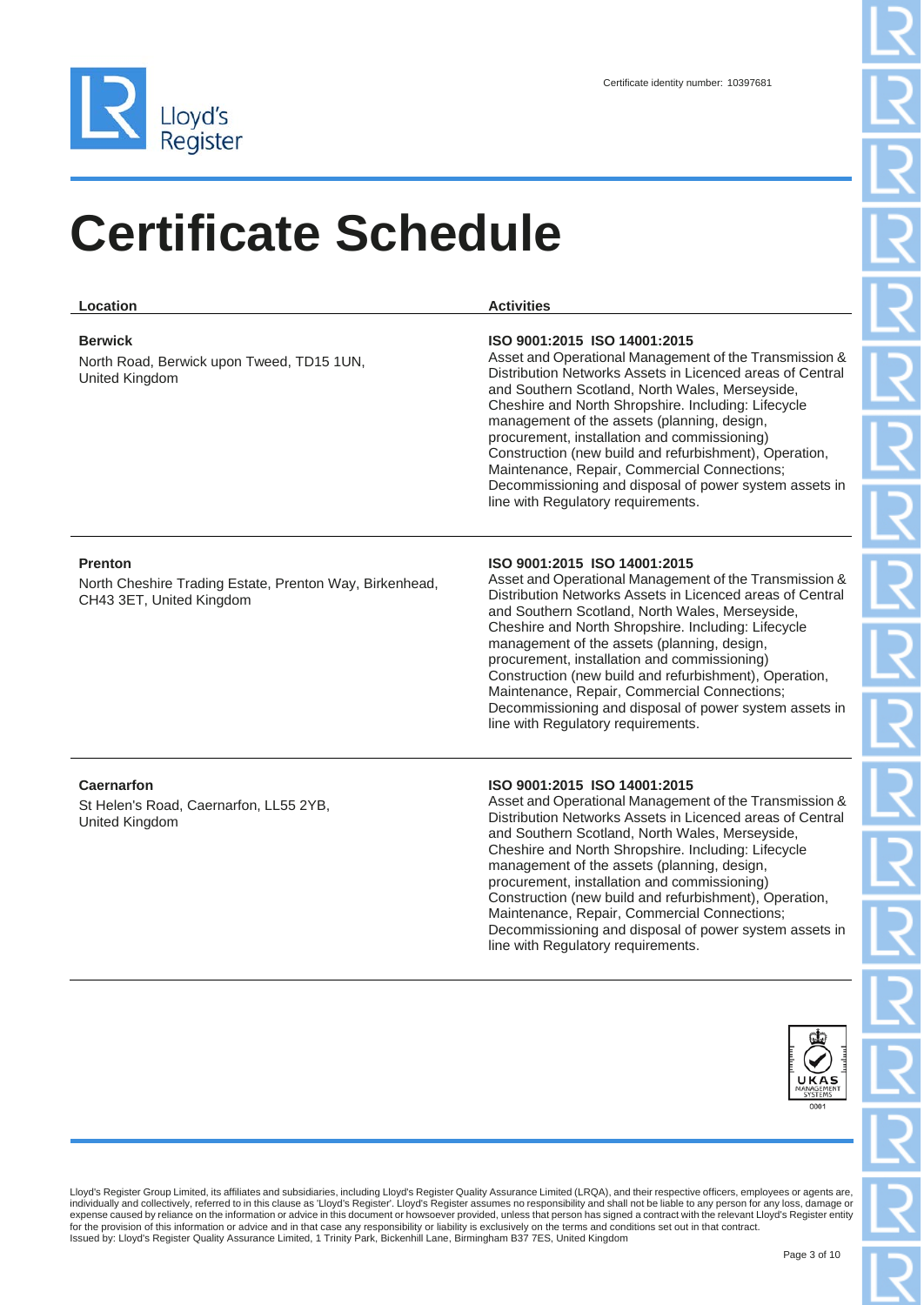

| Location                                                                                           | <b>Activities</b>                                                                                                                                                                                                                                                                                                                                                                                                                                                                                                                                                      |
|----------------------------------------------------------------------------------------------------|------------------------------------------------------------------------------------------------------------------------------------------------------------------------------------------------------------------------------------------------------------------------------------------------------------------------------------------------------------------------------------------------------------------------------------------------------------------------------------------------------------------------------------------------------------------------|
| <b>Llandudno Junction</b><br>1 Narrow Lane, Llandudno Junction, Conwy,<br>LL31 9BB, United Kingdom | ISO 9001:2015 ISO 14001:2015<br>Asset and Operational Management of the Transmission &<br>Distribution Networks Assets in Licenced areas of Central<br>and Southern Scotland, North Wales, Merseyside,<br>Cheshire and North Shropshire. Including: Lifecycle<br>management of the assets (planning, design,<br>procurement, installation and commissioning)<br>Construction (new build and refurbishment), Operation,<br>Maintenance, Repair, Commercial Connections;<br>Decommissioning and disposal of power system assets in<br>line with Regulatory requirements. |
| Queensferry<br>Factory Road, Sandycroft, Queensferry, Deeside,<br>CH5 2QJ, United Kingdom          | ISO 9001:2015 ISO 14001:2015<br>Asset and Operational Management of the Transmission &<br>Distribution Networks Assets in Licenced areas of Central<br>and Southern Scotland, North Wales, Merseyside,<br>Cheshire and North Shropshire. Including: Lifecycle<br>management of the assets (planning, design,<br>procurement, installation and commissioning)<br>Construction (new build and refurbishment), Operation,<br>Maintenance, Repair, Commercial Connections;<br>Decommissioning and disposal of power system assets in<br>line with Regulatory requirements. |
| <b>Dumfries</b><br>Leafield Road, Dumfries, DG1 2DS, United Kingdom                                | ISO 9001:2015 ISO 14001:2015<br>Asset and Operational Management of the Transmission &<br>Distribution Networks Assets in Licenced areas of Central<br>and Southern Scotland, North Wales, Merseyside,<br>Cheshire and North Shropshire. Including: Lifecycle<br>management of the assets (planning, design,<br>procurement, installation and commissioning)<br>Construction (new build and refurbishment), Operation,<br>Maintenance, Repair, Commercial Connections;<br>Decommissioning and disposal of power system assets in<br>line with Regulatory requirements. |
|                                                                                                    |                                                                                                                                                                                                                                                                                                                                                                                                                                                                                                                                                                        |

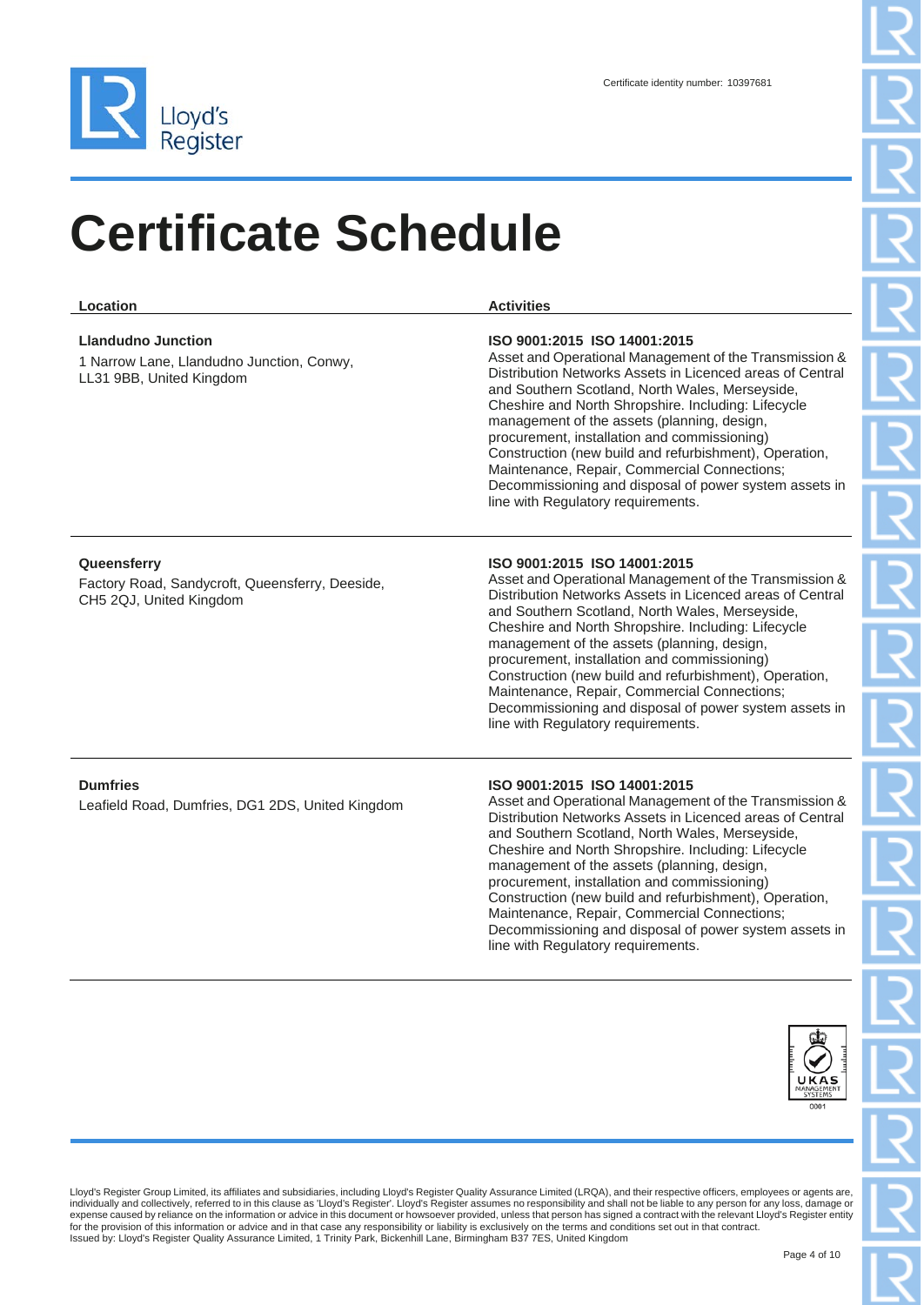

| Location                                                                                                      | <b>Activities</b>                                                                                                                                                                                                                                                                                                                                                                                                                                                                                                                                                      |
|---------------------------------------------------------------------------------------------------------------|------------------------------------------------------------------------------------------------------------------------------------------------------------------------------------------------------------------------------------------------------------------------------------------------------------------------------------------------------------------------------------------------------------------------------------------------------------------------------------------------------------------------------------------------------------------------|
| <b>Currie</b><br>Riccarton Mains Road, Currie, Edinburgh,<br>EH14 5AA, United Kingdom                         | ISO 9001:2015 ISO 14001:2015<br>Asset and Operational Management of the Transmission &<br>Distribution Networks Assets in Licenced areas of Central<br>and Southern Scotland, North Wales, Merseyside,<br>Cheshire and North Shropshire. Including: Lifecycle<br>management of the assets (planning, design,<br>procurement, installation and commissioning)<br>Construction (new build and refurbishment), Operation,<br>Maintenance, Repair, Commercial Connections;<br>Decommissioning and disposal of power system assets in<br>line with Regulatory requirements. |
| <b>Telferton</b><br>53 Fishwives Causeway, Telferton Industrial Estate, Edinburgh,<br>EH7 6UX, United Kingdom | ISO 9001:2015 ISO 14001:2015<br>Asset and Operational Management of the Transmission &<br>Distribution Networks Assets in Licenced areas of Central<br>and Southern Scotland, North Wales, Merseyside,<br>Cheshire and North Shropshire. Including: Lifecycle<br>management of the assets (planning, design,<br>procurement, installation and commissioning)<br>Construction (new build and refurbishment), Operation,<br>Maintenance, Repair, Commercial Connections;<br>Decommissioning and disposal of power system assets in<br>line with Regulatory requirements. |
| <b>Galashiels</b><br>30 Melrose Road, Galashiels, TD1 2BZ,<br>United Kingdom                                  | ISO 9001:2015 ISO 14001:2015<br>Asset and Operational Management of the Transmission &<br>Distribution Networks Assets in Licenced areas of Central<br>and Southern Scotland, North Wales, Merseyside,<br>Cheshire and North Shropshire. Including: Lifecycle<br>management of the assets (planning, design,                                                                                                                                                                                                                                                           |

procurement, installation and commissioning) Construction (new build and refurbishment), Operation, Maintenance, Repair, Commercial Connections; Decommissioning and disposal of power system assets in line with Regulatory requirements.

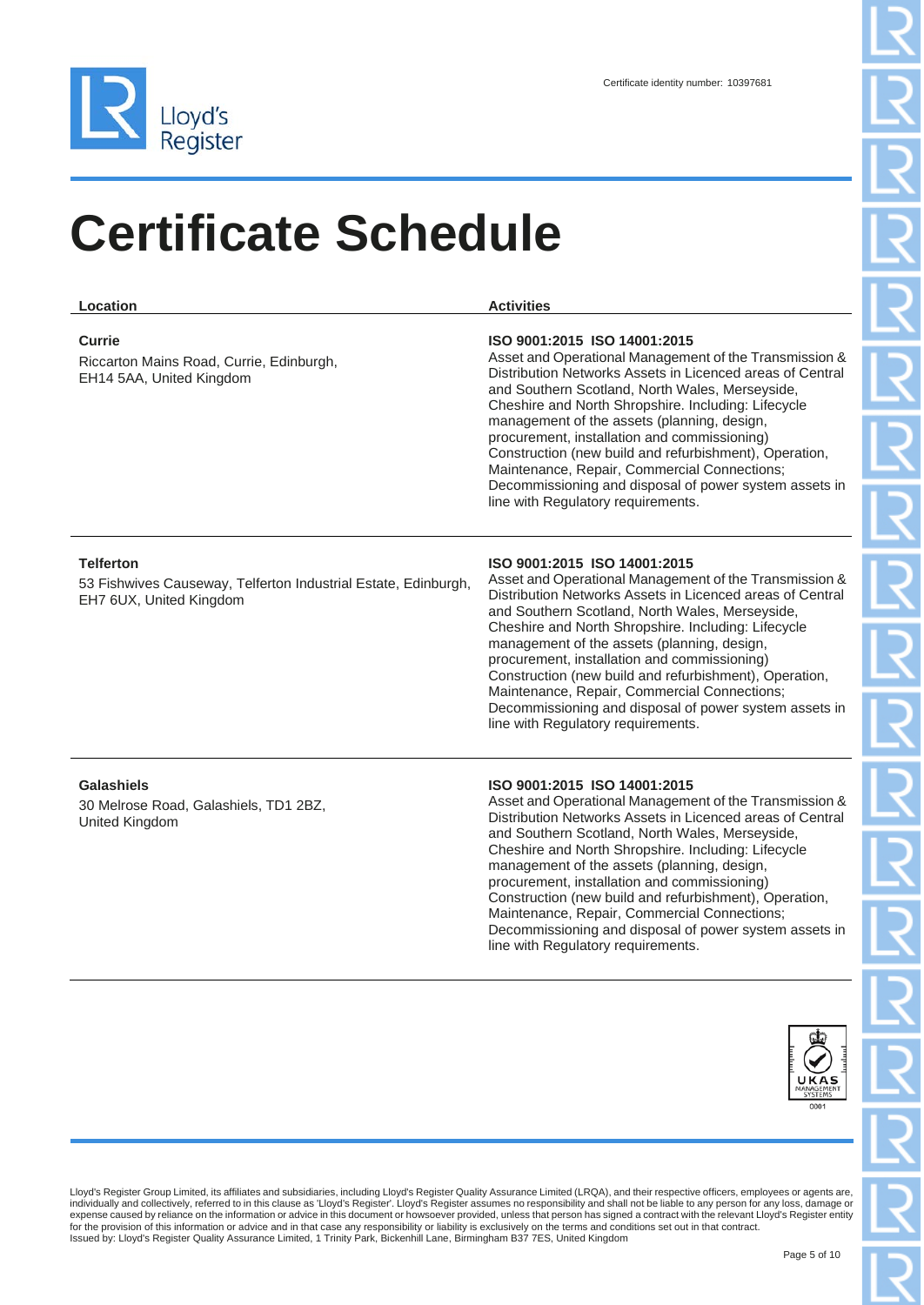

| Location                                                                              | <b>Activities</b>                                                                                                                                                                                                                                                                                                                                                                                                                                                                                                                                                      |
|---------------------------------------------------------------------------------------|------------------------------------------------------------------------------------------------------------------------------------------------------------------------------------------------------------------------------------------------------------------------------------------------------------------------------------------------------------------------------------------------------------------------------------------------------------------------------------------------------------------------------------------------------------------------|
| Cambuslang<br>55 Fullerton Road, Cambuslang, Glasgow,<br>G32 8FA, United Kingdom      | ISO 9001:2015 ISO 14001:2015<br>Asset and Operational Management of the Transmission &<br>Distribution Networks Assets in Licenced areas of Central<br>and Southern Scotland, North Wales, Merseyside,<br>Cheshire and North Shropshire. Including: Lifecycle<br>management of the assets (planning, design,<br>procurement, installation and commissioning)<br>Construction (new build and refurbishment), Operation,<br>Maintenance, Repair, Commercial Connections;<br>Decommissioning and disposal of power system assets in<br>line with Regulatory requirements. |
| <b>St Vincent Crescent</b><br>St Vincent Crescent, Glasgow, G3 8LT,<br>United Kingdom | ISO 9001:2015 ISO 14001:2015<br>Asset and Operational Management of the Transmission &<br>Distribution Networks Assets in Licenced areas of Central<br>and Southern Scotland, North Wales, Merseyside,<br>Cheshire and North Shropshire. Including: Lifecycle<br>management of the assets (planning, design,<br>procurement, installation and commissioning)<br>Construction (new build and refurbishment), Operation,<br>Maintenance, Repair, Commercial Connections;<br>Decommissioning and disposal of power system assets in<br>line with Regulatory requirements. |
| <b>Glenrothes</b><br>Woodgate Drive, Glenrothes, KY7 4PD,<br>United Kingdom           | ISO 9001:2015 ISO 14001:2015<br>Asset and Operational Management of the Transmission &<br>Distribution Networks Assets in Licenced areas of Central<br>and Southern Scotland, North Wales, Merseyside,<br>Cheshire and North Shropshire. Including: Lifecycle                                                                                                                                                                                                                                                                                                          |

management of the assets (planning, design, procurement, installation and commissioning) Construction (new build and refurbishment), Operation, Maintenance, Repair, Commercial Connections; Decommissioning and disposal of power system assets in line with Regulatory requirements.

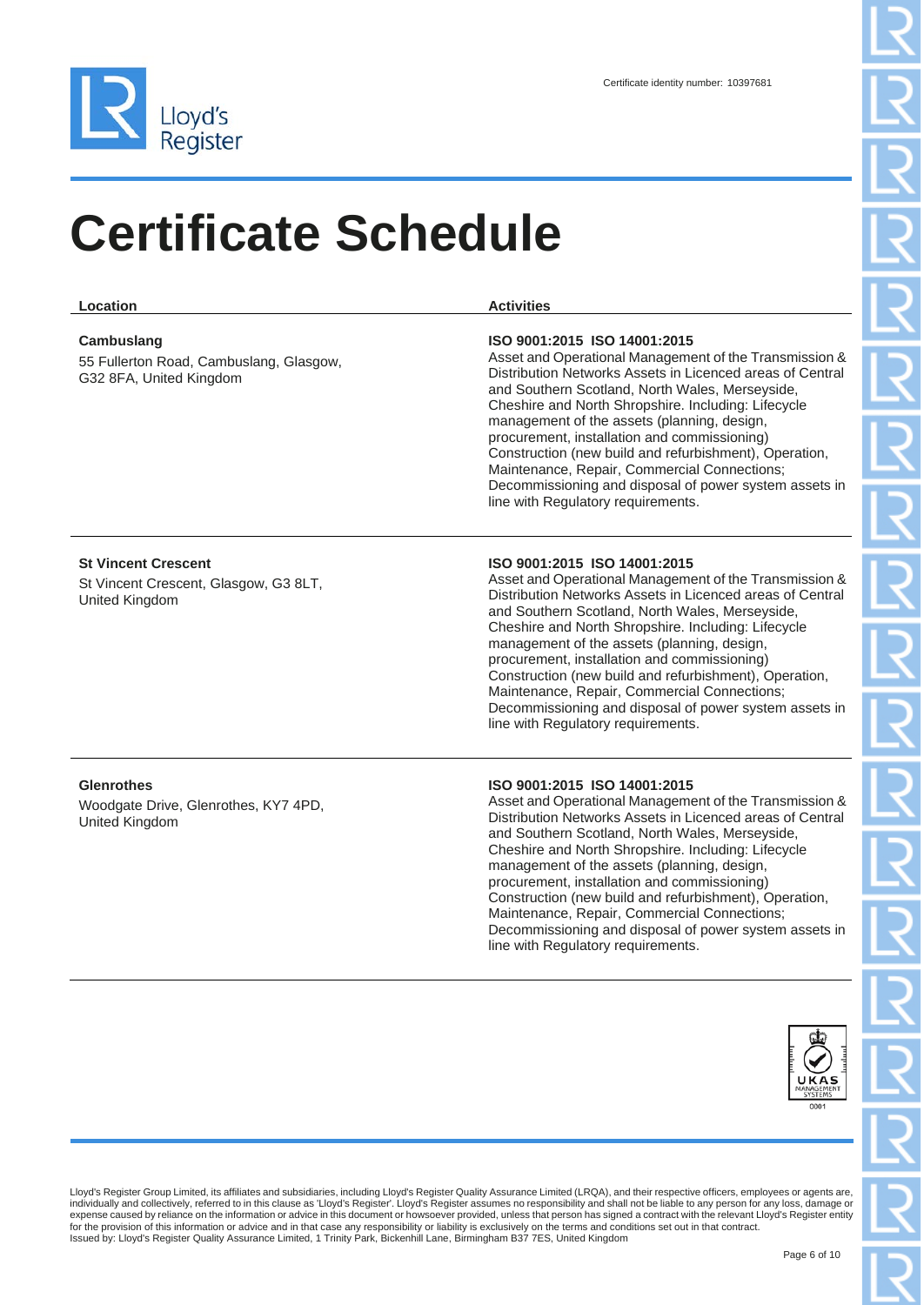

| Location                                                                            | <b>Activities</b>                                                                                                                                                                                                                                                                                                                                                                                                                                                                                                                                                      |
|-------------------------------------------------------------------------------------|------------------------------------------------------------------------------------------------------------------------------------------------------------------------------------------------------------------------------------------------------------------------------------------------------------------------------------------------------------------------------------------------------------------------------------------------------------------------------------------------------------------------------------------------------------------------|
| Kilmarnock<br>Greenholm Street, Kilmarnock, KA1 4DR,<br>United Kingdom              | ISO 9001:2015 ISO 14001:2015<br>Asset and Operational Management of the Transmission &<br>Distribution Networks Assets in Licenced areas of Central<br>and Southern Scotland, North Wales, Merseyside,<br>Cheshire and North Shropshire. Including: Lifecycle<br>management of the assets (planning, design,<br>procurement, installation and commissioning)<br>Construction (new build and refurbishment), Operation,<br>Maintenance, Repair, Commercial Connections;<br>Decommissioning and disposal of power system assets in<br>line with Regulatory requirements. |
| <b>Lister Drive</b><br>Lister Drive, Tuebrok, Liverpool, L13 7JH,<br>United Kingdom | ISO 9001:2015 ISO 14001:2015<br>Asset and Operational Management of the Transmission &<br>Distribution Networks Assets in Licenced areas of Central<br>and Southern Scotland, North Wales, Merseyside,<br>Cheshire and North Shropshire. Including: Lifecycle<br>management of the assets (planning, design,<br>procurement, installation and commissioning)<br>Construction (new build and refurbishment), Operation,<br>Maintenance, Repair, Commercial Connections;<br>Decommissioning and disposal of power system assets in<br>line with Regulatory requirements. |
| <b>Middlewich</b><br>Dalton Way, Middlewich, CW10 0HU, United Kingdom               | ISO 9001:2015 ISO 14001:2015<br>Asset and Operational Management of the Transmission &<br>Distribution Networks Assets in Licenced areas of Central<br>and Southern Scotland, North Wales, Merseyside,<br>Cheshire and North Shropshire. Including: Lifecycle<br>management of the assets (planning, design,<br>procurement, installation and commissioning)<br>Construction (new build and refurbishment), Operation,<br>Maintenance, Repair, Commercial Connections;<br>Decommissioning and disposal of power system assets in                                       |



Lloyd's Register Group Limited, its affiliates and subsidiaries, including Lloyd's Register Quality Assurance Limited (LRQA), and their respective officers, employees or agents are, individually and collectively, referred to in this clause as 'Lloyd's Register'. Lloyd's Register assumes no responsibility and shall not be liable to any person for any loss, damage or<br>expense caused by reliance on the in

line with Regulatory requirements.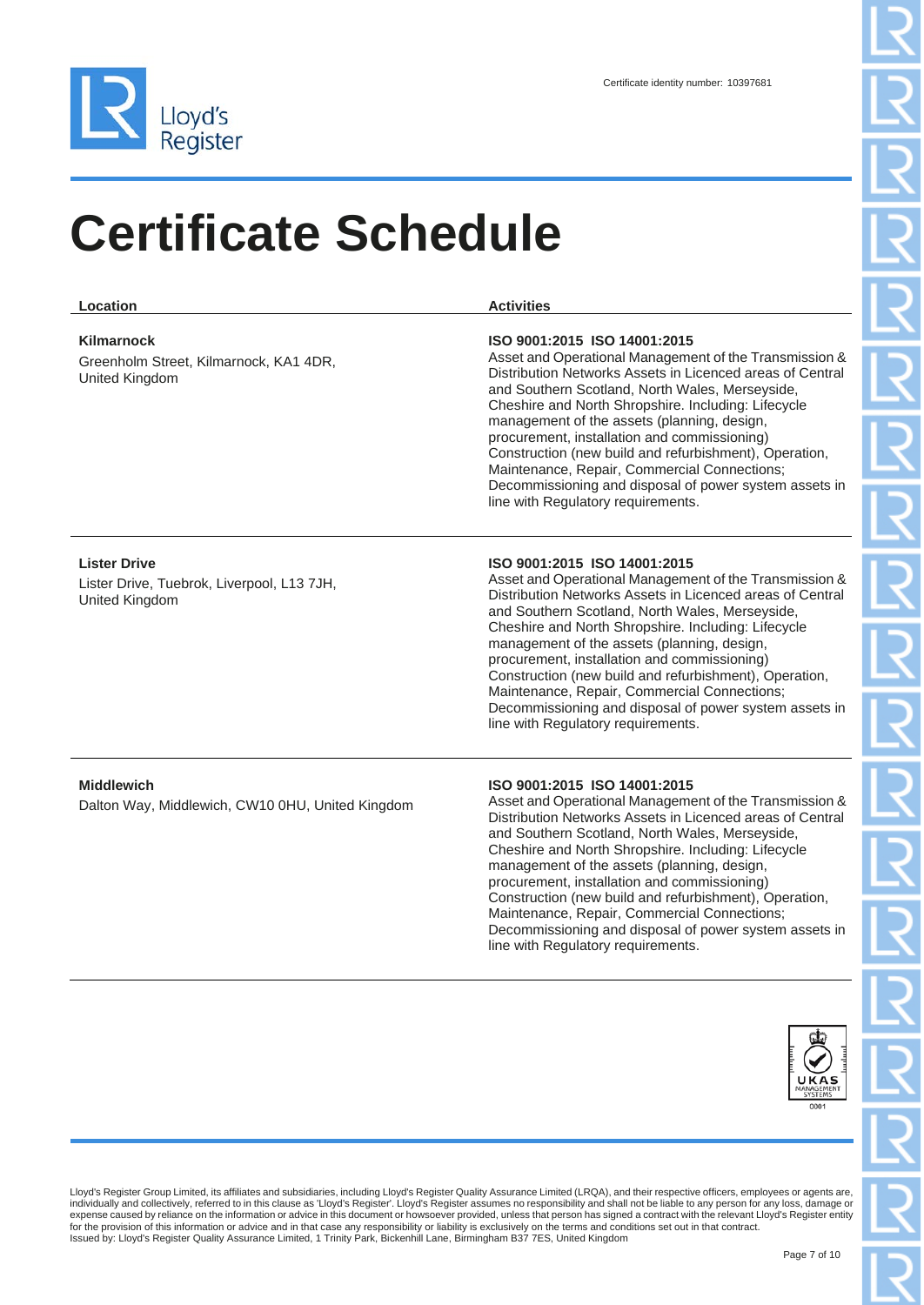

| Location                                                                       | <b>Activities</b>                                                                                                                                                                                                                                                                                                                                                                                                                                                                                                                                                      |
|--------------------------------------------------------------------------------|------------------------------------------------------------------------------------------------------------------------------------------------------------------------------------------------------------------------------------------------------------------------------------------------------------------------------------------------------------------------------------------------------------------------------------------------------------------------------------------------------------------------------------------------------------------------|
| <b>Oswestry</b><br>Maesbury Road, Oswestry, SY10 8JL,<br>United Kingdom        | ISO 9001:2015 ISO 14001:2015<br>Asset and Operational Management of the Transmission &<br>Distribution Networks Assets in Licenced areas of Central<br>and Southern Scotland, North Wales, Merseyside,<br>Cheshire and North Shropshire. Including: Lifecycle<br>management of the assets (planning, design,<br>procurement, installation and commissioning)<br>Construction (new build and refurbishment), Operation,<br>Maintenance, Repair, Commercial Connections;<br>Decommissioning and disposal of power system assets in<br>line with Regulatory requirements. |
| Porthmadog<br>Tremadog Road, Porthmadog, LL49 9HR,<br>United Kingdom           | ISO 9001:2015 ISO 14001:2015<br>Asset and Operational Management of the Transmission &<br>Distribution Networks Assets in Licenced areas of Central<br>and Southern Scotland, North Wales, Merseyside,<br>Cheshire and North Shropshire. Including: Lifecycle<br>management of the assets (planning, design,<br>procurement, installation and commissioning)<br>Construction (new build and refurbishment), Operation,<br>Maintenance, Repair, Commercial Connections;<br>Decommissioning and disposal of power system assets in<br>line with Regulatory requirements. |
| <b>Newtown</b><br>21 Broad Street, Newtown, Powys, SY16 2NE,<br>United Kingdom | ISO 9001:2015 ISO 14001:2015<br>Asset and Operational Management of the Transmission &<br>Distribution Networks Assets in Licenced areas of Central<br>and Southern Scotland, North Wales, Merseyside,<br>Cheshire and North Shropshire. Including: Lifecycle<br>management of the assets (planning, design,                                                                                                                                                                                                                                                           |

procurement, installation and commissioning) Construction (new build and refurbishment), Operation, Maintenance, Repair, Commercial Connections; Decommissioning and disposal of power system assets in line with Regulatory requirements.

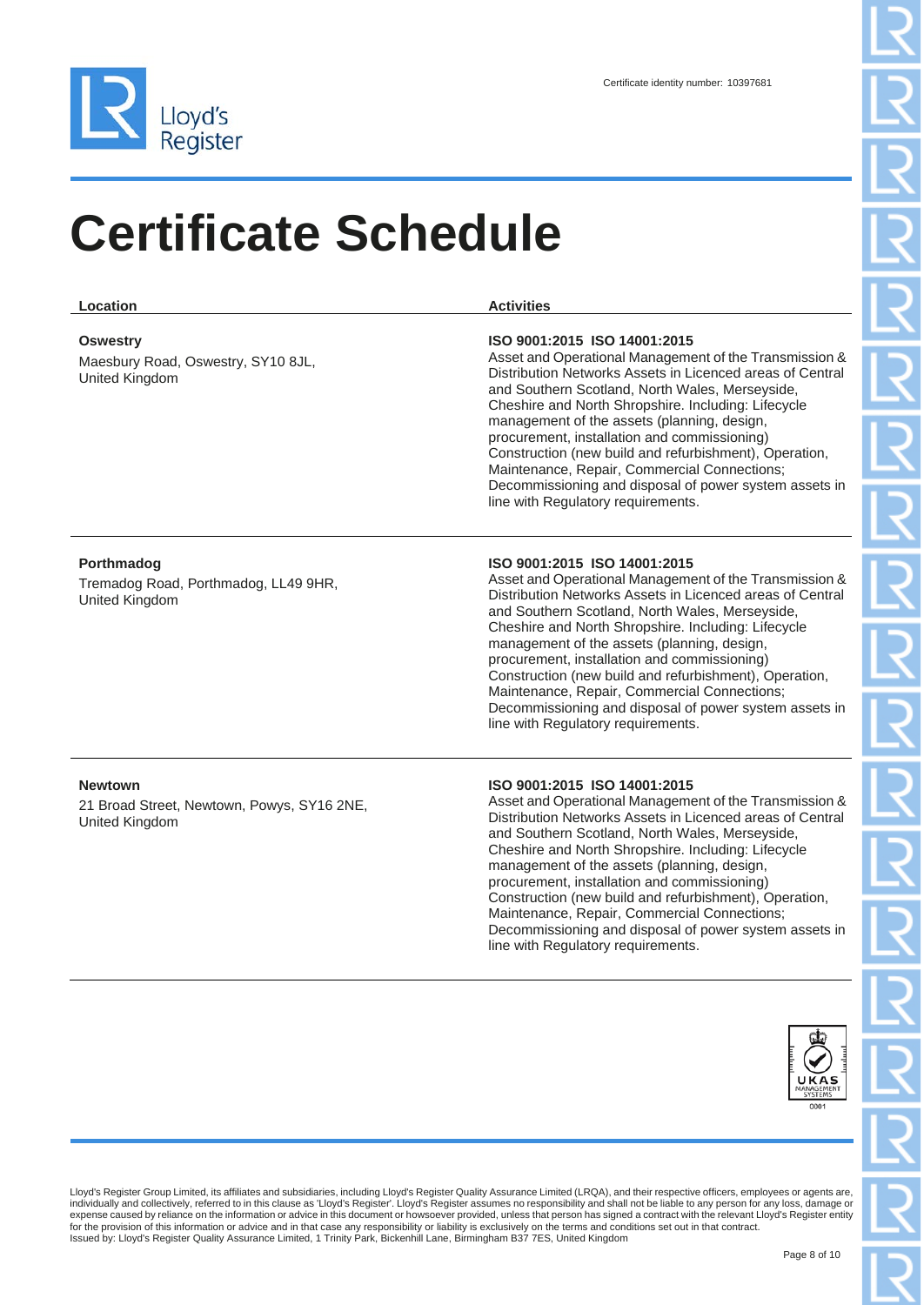

| Location                                                                                                              | <b>Activities</b>                                                                                                                                                                                                                                                                                                                                                                                                                                                                                                                                                      |
|-----------------------------------------------------------------------------------------------------------------------|------------------------------------------------------------------------------------------------------------------------------------------------------------------------------------------------------------------------------------------------------------------------------------------------------------------------------------------------------------------------------------------------------------------------------------------------------------------------------------------------------------------------------------------------------------------------|
| Rhyl<br>Cefndy Road, Rhyl, LL18 2TT, United Kingdom                                                                   | ISO 9001:2015 ISO 14001:2015<br>Asset and Operational Management of the Transmission &<br>Distribution Networks Assets in Licenced areas of Central<br>and Southern Scotland, North Wales, Merseyside,<br>Cheshire and North Shropshire. Including: Lifecycle<br>management of the assets (planning, design,<br>procurement, installation and commissioning)<br>Construction (new build and refurbishment), Operation,<br>Maintenance, Repair, Commercial Connections;<br>Decommissioning and disposal of power system assets in<br>line with Regulatory requirements. |
| <b>Stanraer</b><br>Blackpark Industrial Estate, Off Fountain Way, Commerce<br>Road, Stanraer, DG9 7UD, United Kingdom | ISO 9001:2015 ISO 14001:2015<br>Asset and Operational Management of the Transmission &<br>Distribution Networks Assets in Licenced areas of Central<br>and Southern Scotland, North Wales, Merseyside,<br>Cheshire and North Shropshire. Including: Lifecycle<br>management of the assets (planning, design,<br>procurement, installation and commissioning)<br>Construction (new build and refurbishment), Operation,<br>Maintenance, Repair, Commercial Connections;<br>Decommissioning and disposal of power system assets in<br>line with Regulatory requirements. |
| <b>Bonnybridge</b><br>Falkirk Road, Bonnybridge, Stirlingshire,<br>FK4 1SN, United Kingdom                            | ISO 9001:2015 ISO 14001:2015<br>Asset and Operational Management of the Transmission &<br>Distribution Networks Assets in Licenced areas of Central<br>and Southern Scotland, North Wales, Merseyside,<br>Cheshire and North Shropshire. Including: Lifecycle<br>management of the assets (planning, design,<br>procurement, installation and commissioning)<br>Construction (new build and refurbishment), Operation,                                                                                                                                                 |

Maintenance, Repair, Commercial Connections; Decommissioning and disposal of power system assets in line with Regulatory requirements.